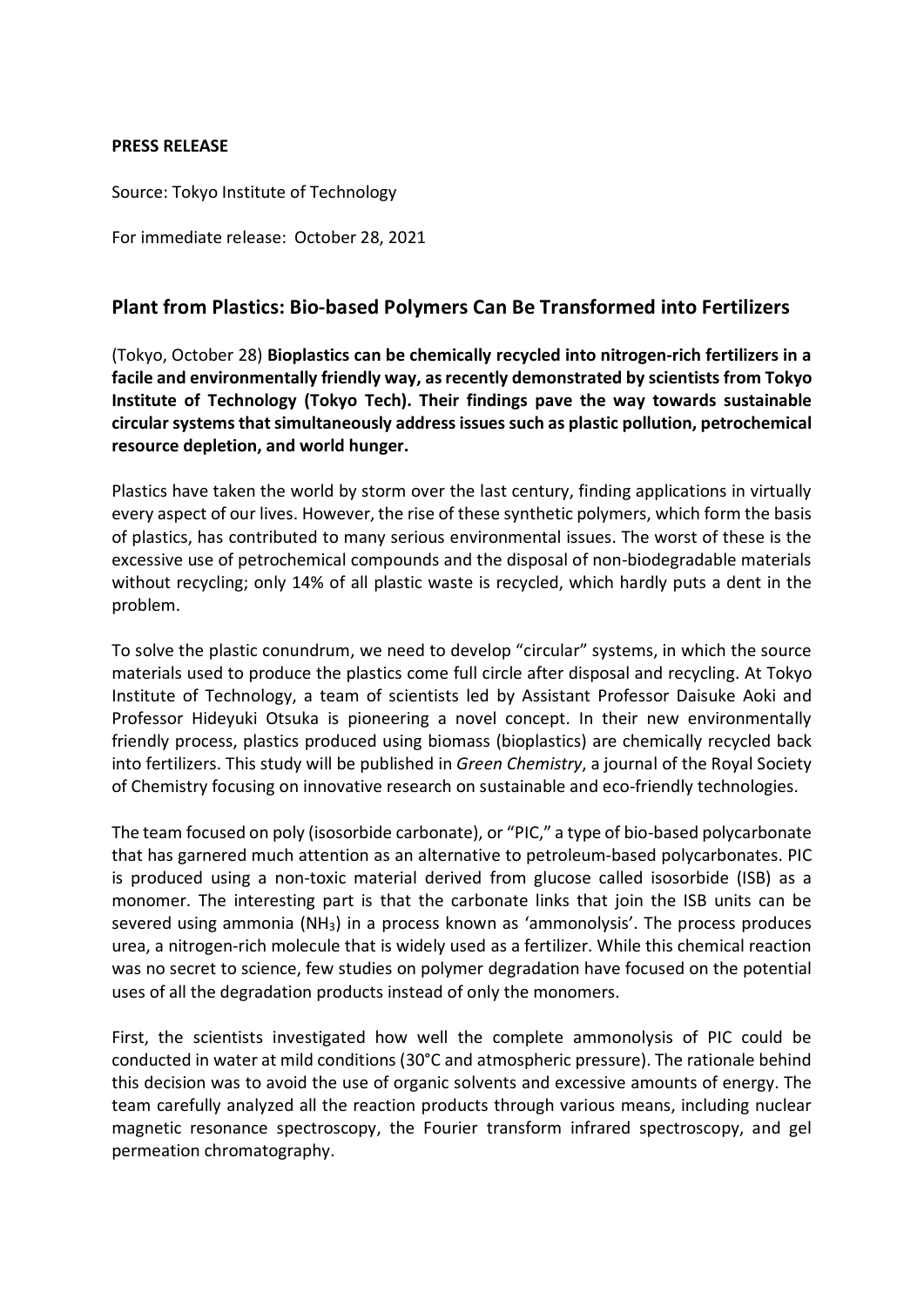Although they managed to produce urea in this way, the degradation of PIC was not complete even after 24 hours, with many ISB derivatives still present. Therefore, the researchers tried increasing the temperature and found that complete degradation could be achieved in about six hours at 90°C! Dr. Aoki highlights the benefits of this approach, "The reaction occurs without any catalyst, demonstrating that the ammonolysis of PIC can be easily performed using aqueous ammonia and heating. Thus, this procedure is operationally simple and environmentally friendly from the viewpoint of chemical recycling."

Finally, as a proof-of-concept that all PIC degradation products can be directly used as a fertilizer, the team conducted plant growth experiments with *Arabidopsis thaliana*, a model organism. They found that plants treated with all PIC degradation products grew better than plants treated with just urea.

The overall results of this study showcase the feasibility of developing fertilizer-from-plastics systems (Figure 1). The systems can not only help fight off pollution and resource depletion but also contribute to meeting the world's increasing food demands. Dr. Aoki concludes on a high note, "We are convinced that our work represents a milestone toward developing sustainable and recyclable polymer materials in the near future. The era of 'bread from plastics' is just around the corner!"



#### Figure 1. A fertilizer-from-plastics circular system

Using the degradation products of PIC as a nitrogen-rich fertilizer closes a sustainable loop that makes bioplastics a much more attractive option for addressing the environmental issues posed by conventional petroleum-based plastics.

Image credit: Daisuke Aoki from Tokyo Institute of Technology

#### **Reference**

Authors: Takumi Abe<sup>1</sup>, Rikito Takashima<sup>1</sup>, Takehiro Kamiya<sup>2</sup>, Choon Pin Foong<sup>3</sup>, Keiji Numata<sup>3</sup>, Daisuke Aoki<sup>1,4,\*</sup>, and Hideyuki Otsuka<sup>1,\*</sup>